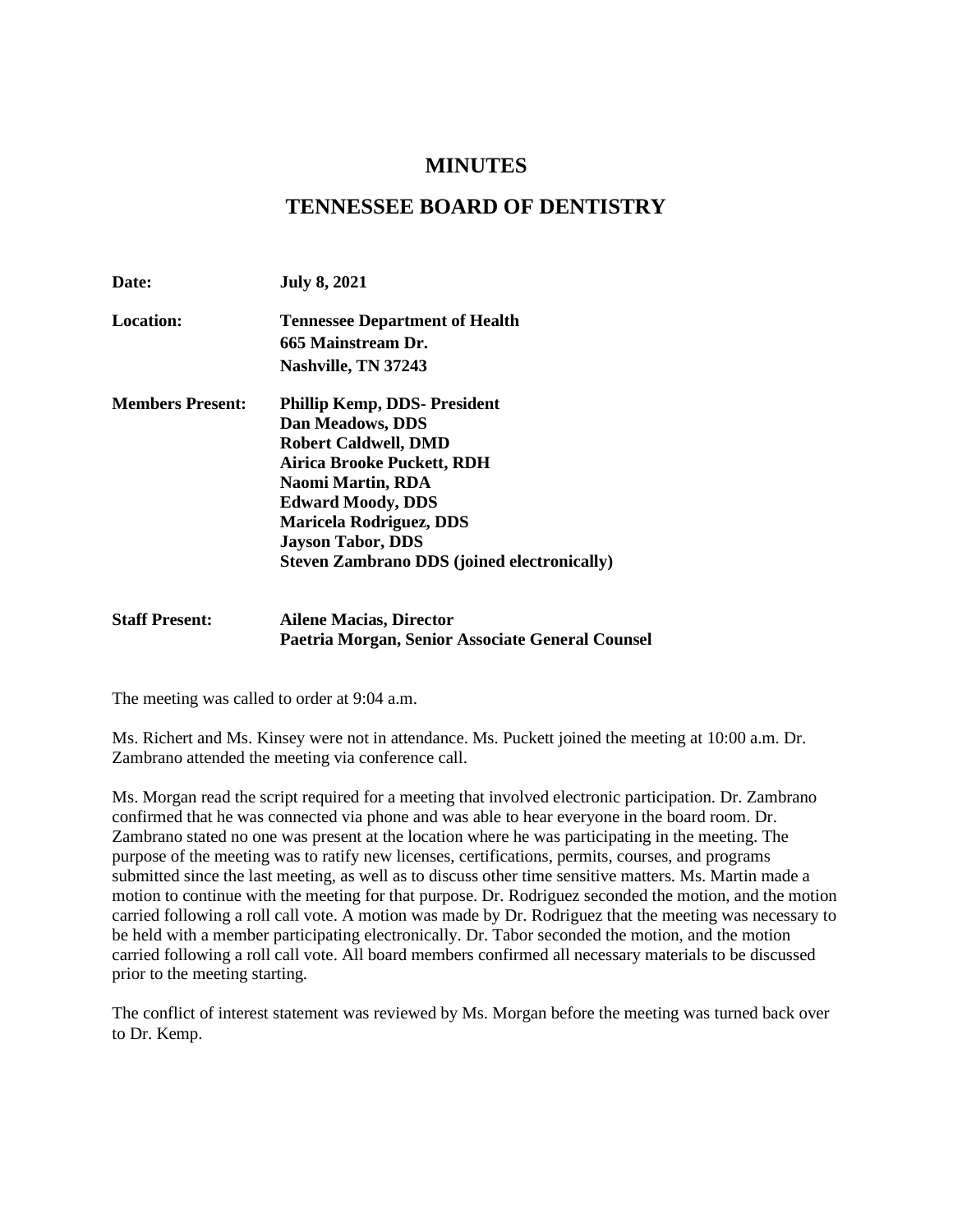# **RATIFICATIONS**

Dr. Meadows made a motion to ratify the following:

- 1. New Licenses, reinstatements/reactivations, and retirements
- 2. Specialties, certifications and permits
- 3. Administrative revocations

Ms. Martin seconded the motion, and the motion carried following a roll call vote.

# **APPROVAL OR DENIAL OF WAIVERS AND EXEMPTIONS**

Dr. Moody recused himself from voting on any approvals or denials of the waivers or exemptions.

Dr. Meadows made a motion to approve the following:

- 1. Abston, Destiney RDA
- 2. Doss, Jessica RDA
- 3. Fancher, Mary DDS
- 4. Greene, Melissa RDA (CE Audit)
- 5. Helton, Leslie RDA (CE Audit)
- 6. Kraftmeier, Moira RDH
- 7. Lowhorn, Adriane RDA (CE Audit)
- 8. Massey, Shawn RDH
- 9. Mayne, Sherry RDH (CE Audit)
- 10. McBride, Royce DDS (CE Audit)
- 11. Moody, Edward DDS
- 12. Perez, Shannon RDH
- 13. Roller, Brandon DMD

Ms. Puckett seconded the motion, and the motion carried following a roll call vote.

Dr. Meadows made a motion to uphold the denial of the following request:

1. Walsh, Melissa RDA

Dr. Rodriguez seconded the motion, and the motion carried following a roll call vote.

## **DENTAL ASSISTING PROGRAM**

Ms. Martin made a motion to approve the following programs:

- 1. Academy of Dental & Medical Educators- Cookeville
- 2. Academy of Dental & Medical Educators- Nashville
- 3. Delta Technical College
- 4. Remington College- Memphis
- 5. Ross Medical Education Center- Johnson City
- 6. Ross Medical Education Center- Knoxville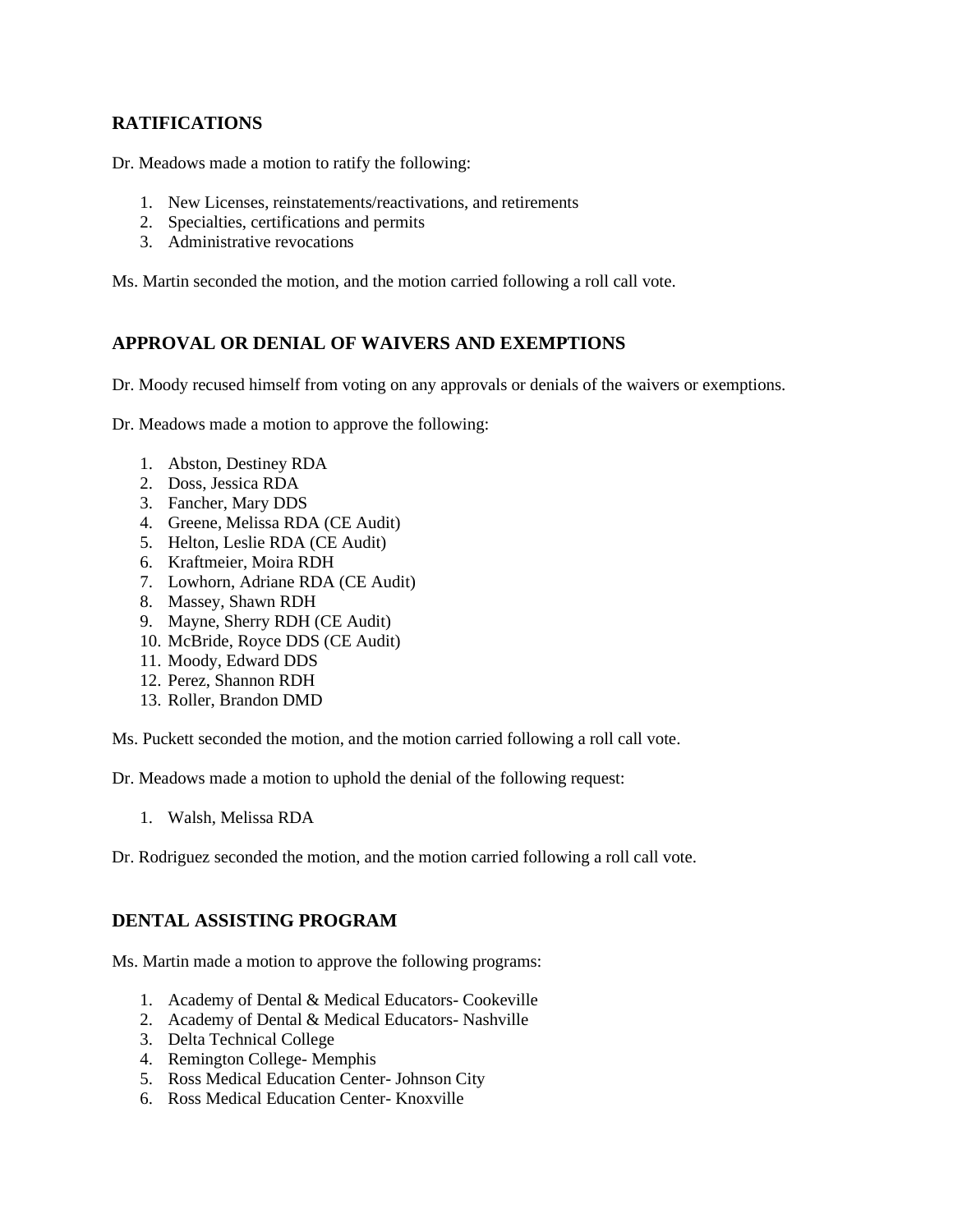7. Tennessee Professional Training Institute

Dr. Meadows seconded the motion, and the motion carried following a roll call vote.

# **APPROVAL OR DENIAL OF CONTINUING EDUCATION, CPR COURSES AND/OR COURSES SUBMITTED BY INDIVIDUALS**

Dr. Meadows made a motion to approve the following:

- 1. Julie Crisp, RDH- "HIPAA Including Privacy and Security, OSHA, Bloodborne Pathogens, COVID-19 Procedures"
- 2. Christina Beaty, RDA- "HIPAA Including Privacy and Security, OSHA, Bloodborne Pathogens, COVID-19 Procedures"
- 3. Velma Lankford, RDA- "HIPAA Including Privacy and Security, OSHA, Bloodborne Pathogens, COVID-19 Procedures"
- 4. Dr. Laurie Carlisle- "How to Deliver Exceptional Customer Service"
- 5. Dental Impact- "Dental Practice Built Right"
- 6. Brittany Doucey RDH- "Scheduling Institute: New Patient Experience"
- 7. TMJ Services, LLC- "TMJ/TMD Continuing Education Course"

Ms. Martin seconded the motion, and the motion carried following a roll call vote.

Dr. Rodriguez made a motion to uphold the denial of the following course:

1. Dr. James Horton- "Innovate Retina Session I"

Ms. Puckett seconded the motion, and the motion carried following a roll call vote.

## **INTERVIEWS/REQUESTS**

*Brown, Jasmine RDA*- Ms. Brown was asked to come before the board for an interview to discuss items disclosed on her Registered Dental Assistant application. She is currently on legal probation until May 2023, due to an incident involving her child being injured with a gun in her home while Ms. Brown was sleeping. She originally gave a false report to the police giving a statement saying she was awake during the time of the incident. Ms. Brown has been working at Castle Dental since May, while her application has been in process. She just graduated at the end of June 2021 from South College from the dental assisting program. Ms. Morgan informed the board that Ms. Brown is on a judicial diversion at this time, so if all terms of probation are completed the sentence would not be imposed and the charge could be expunged. Dr. Meadows made a motion to grant the license to run concurrent with her legal probation. It was explained to Ms. Brown that having her license granted on probation will mean it will be reported to the National Practitioners Databank, and the record will remain on her license forever. Dr. Moody let Ms. Brown know that she can withdraw her application, and then reapply when her probation is over in 2023 if she did not wish to have her license placed on probation. Ms. Brown stated she would prefer to have her license granted while on probation. Dr. Tabor seconded the motion made by Dr. Meadows to grant the license to run concurrent with her probation. The motion carried following a roll call vote.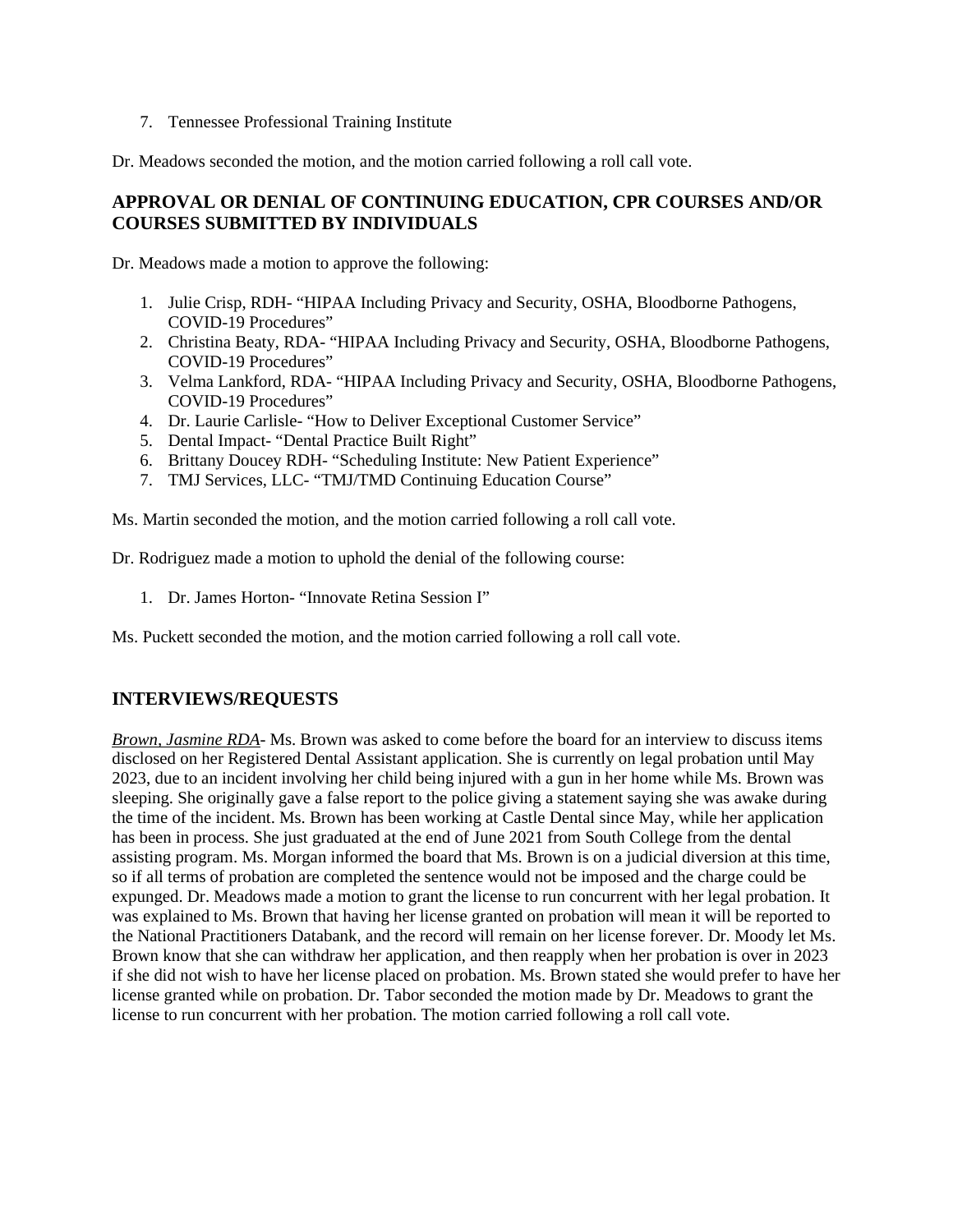# **PROGRAMS AND CERTIFICATION COURSES**

Ms. Puckett made a motion to approve the following courses:

- *1. Administration of Local Anesthesia* a. Tennessee Wesleyan University
- *2. Coronal Polishing* a. Dr. Bob Dalsania DDS Family and Cosmetic Dentistry
- *3. Dental Radiology*
	- a. Dental Pro Ed
- *4. Sealant Application*
	- a. Dental Pro Ed
	- b. Dr. Bob Dalsania DDS Family and Cosmetic Dentistry
- *5. Nitrous Oxide Monitoring* a. Dental Pro Ed
- *6. Prescriptive Authority* 
	- a. TN Dental Hygienist Association

Dr. Meadows seconded the motion, and the motion carried following a roll call vote.

# **EQUIVALENCY OF COURSES**

Ms. Puckett made a motion to approve the following equivalency courses:

- *1. Local Anesthesia*
	- a. Dunn, Kathryn- Ohio State University
	- b. Meacham, Julia- University of New Haven
- *2. Administering and Monitoring Nitrous Oxide*
	- a. Baker, Madison- Western KY University
	- b. Bardo, Vanessa- Cabrillo College
	- c. Beam, Amy- Carl Sandburg College
	- d. Bernards, Elvera- Portland Community College
	- e. Boreleau, Taylor- Northeast MS Community College
	- f. Childress, Macy- Western KY University
	- g. England, Kajsa- University of MD Baltimore
	- h. Espinosa, Laken- Wytheville Community College
	- i. Garrett, Heidi- Shawnee State University
	- j. Hood, Ryan- Harcum University
	- k. Iacoangeli, Melanie- Owens Community College
	- l. King, Haley- University of Oklahoma
	- m. Matlock, Reagan- Northeast MS Community College
	- n. McKinney, Myrissa- Carrington College
	- o. Murray, Hannah- Southern IL University
	- p. Olivo, David- Farmingdale State College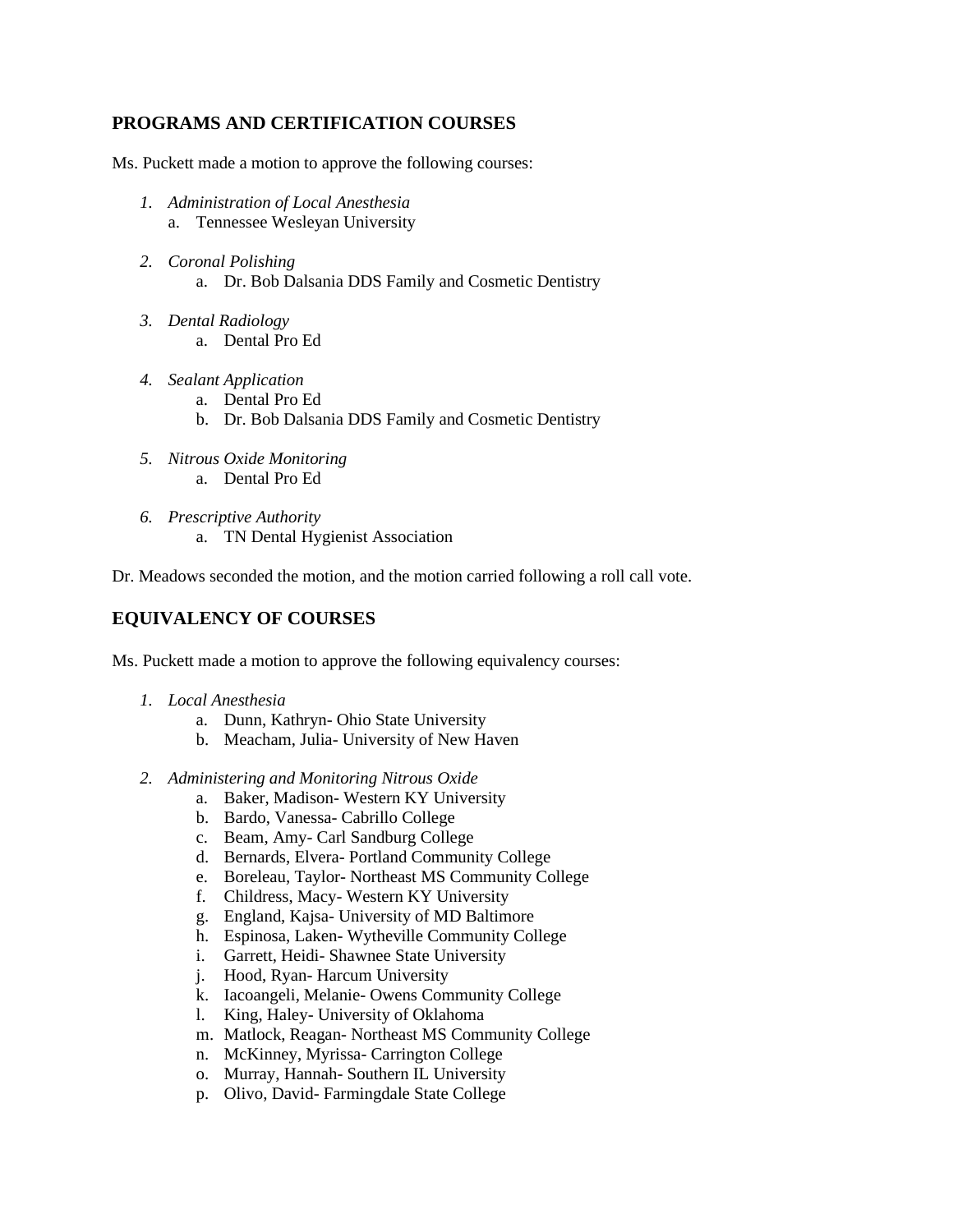- q. Perryman, Elizabeth- Western KY University
- r. Renteria, Andrea- Sacramento City College
- s. Rinehart, Michelle- Bridge Valley Community College
- t. Robinson, Allie- Northeast MS Community College
- u. Rogers, Ashley- Western KY University
- v. Stanton, Jennifer- Midlands Tech College
- w. Stark, Dana- Waukesha County Tech College
- x. Walther, Mary- Western KY University
- *3. Radiology*
	- a. Aleo, Alana- The Medical Institute of Kentucky
	- b. Green, LaQuita- The Medical Institute of Kentucky
	- c. Jeanes, Kaitlyn- Accelerated Dental Assistant Academy
	- d. Rivera, Destiny- Elign Community College
	- e. Thomas, Claire- The Medical Institute of Kentucky
- *4. Nitrous Oxide Monitoring*
	- a. Runnels, Kristina- Advanced Training Powerful Workforce
- 5. Restorative Function
	- a. Short, Gwendolyn- Indiana University School of Dentistry
- *6. Multiple Courses*
	- a. Cantu, Amy- Carrington College- Radiology, Sealants, Coronal Polishing
	- b. Hamid, Goulestan- Columbia College Calgary- Radiology, Coronal Polishing
- *7. Denied*
	- a. Gonzalez, Ashley- Dental Assisting Academy of the Palm Beaches- Radiology
	- b. Hamid, Goulestan- Columbia College Calgary- Sealant
	- c. Kelley, Deonna- Seattle Vocational Institute- Nitrous Oxide Monitoring, Restorative Function, Prosthetic Function
	- d. Moua, Michiyo- Colorado Dental Assisting School- Coronal Polishing
	- e. Rodriguez, Leidy- Dental Staff School of Tennessee- Radiology
	- f. Runnels, Kristina- Advanced Training Powerful Workforce- Coronal Polishing and Sealants
	- g. Scardo, Sarahena- Washington Skill Center
	- h. Smith, Melani- Gulf Coast State College- DH Program- Restorative and Prosthetic Functions
	- i. Tomlin, Joshua- Elign Community College- Coronal Polishing

The motion was seconded by Ms. Martin. The motion carried following a roll call vote.

## **CORRESPONDENCE**

*AADA Annual Meeting*- Ms. Puckett made a motion to send Ms. Macias to the AADA annual meeting in October. Ms. Martin seconded the motion, and the motion carried following a roll call vote.

*AADB Annual Meeting*- A motion was made by Ms. Puckett to send Dr. Rodriguez to the AADB meeting in October and also to have 2 other available spots open for other board members who would wish to attend the meeting as well. Dr. Zambrano seconded the motion, and the motion carried following a roll call vote.

*ADEX Exam Meeting/Representative*- Dr. Meadows made a motion to have Dr. Jubran to attend the upcoming ADEX Meeting. Mr. Puckett seconded the motion, and the motion carried following a roll call vote.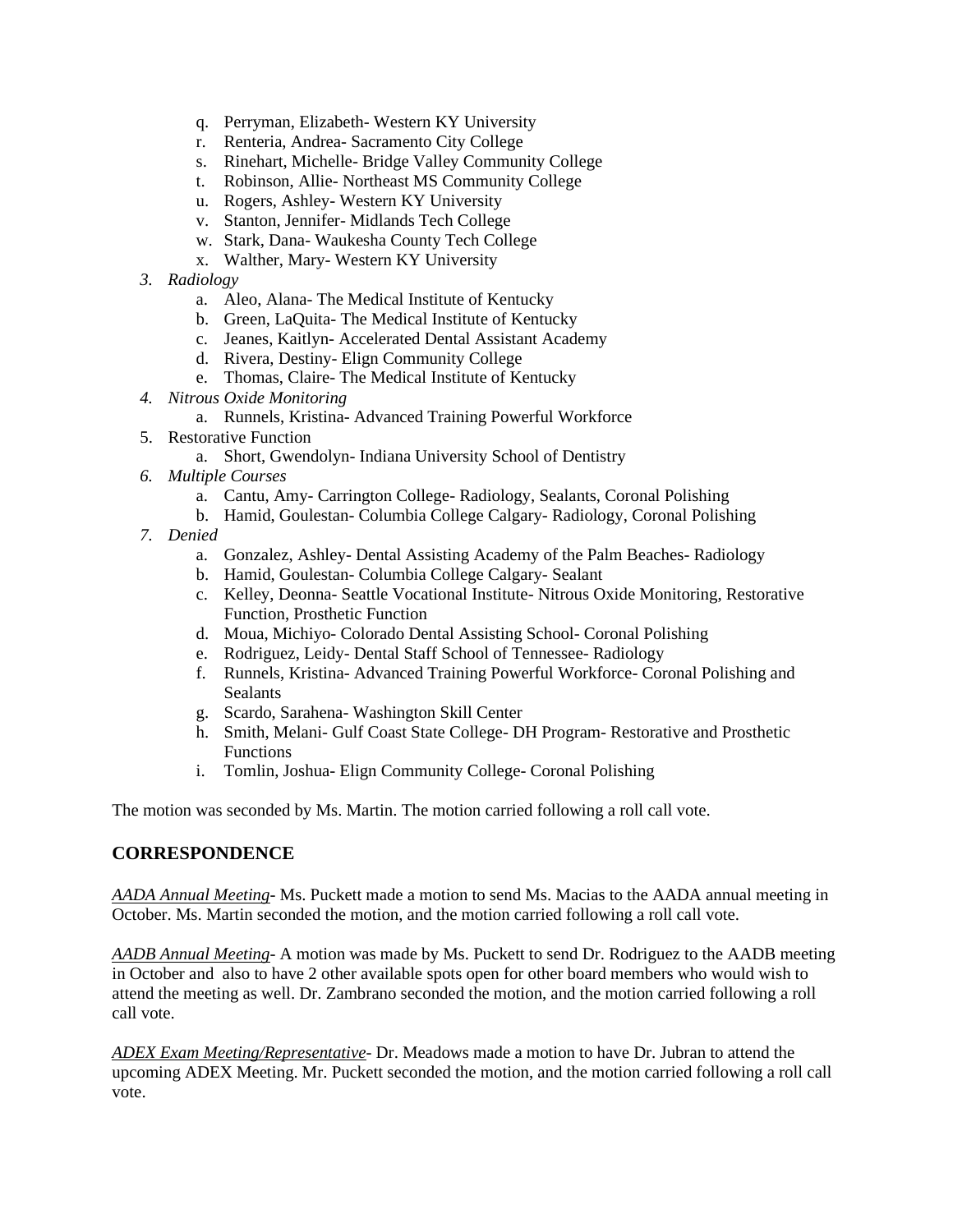# **REPORTS**

*Tennessee Dental Wellness Foundation Update*- Dr. Sain joined the meeting to give the Wellness Foundation Update. The foundation currently has 48 active clients, with most of them being dentists. 30% of their clients are dental assistance and hygienists, which that number has doubled over the last 3 years. Most dental assistants and hygienists only are able to receive 28 days of outpatient treatment due to economic concerns. The foundation is hoping to have Phil Herndon working with the foundation full time starting in July 2022. Dr. Sain has given presentations to over 255 dental professionals this quarter. In June the foundation held their first board director's retreat, and they are hoping to make it an annual event.

*Legislative Update*- Mr. Patrick Powell attended the meeting to give the board the legislative update:

#### *Public Chapter 5*

This act extends the board of dentistry to June 30, 2026. This act took effect March 23, 2021.

#### *Public Chapter 37*

This act prohibits agencies subject to sunset review from promulgating rules or adopting policies to exempt members solely by virtue of their status as members. This act took effect March 23, 2021.

#### *Public Chapter 136*

This act was of the of the Department of Health's legislative initiatives, relative to the CSMD. First, the act authorizes the state's chief medical examiner, or county medical examiner, to allow designees to approve death investigations. Next, this act allows deidentified CSMD data, rather than only aggregate, to be shares, with the intent of improving information access. Additionally, this act allows for CSMD data to be shared with additional state, county, or federal agencies outside of Tennessee. Lastly, this act decreases the quorum requirements of the CSMD committee by one member, but still have a majority of members present to conduct regular committee business (6). This act took effect April 13, 2021.

#### *Public Chapter 150*

This act simply adds FQHC's in Tennessee to the definition of healthcare organizations pursuant to the law around quality improvement committees. This act took effect July 1, 2021.

## *Public Chapter 153*

This act creates a new definition of "store-and forward telemedicine services" to include the use of asynchronous computer-based communications between the healthcare provider and the patient for the purpose of diagnoses, consultation, or treatment of a patient at a distant site where there may be no inperson exchange. This act took effect April 13, 2021.

#### *Public Chapter 179*

This act authorizes unlicensed graduates of certain medical training programs to provide telehealth services, provided they maintain the same existing standards for telehealth that licenses providers must meet. This act took effect April 20, 2021.

## *Public Chapter 230*

This act revises the definition of marijuana to clarify that it does not include a product approved as a prescription by the FDA. This act took effect April 22, 2021.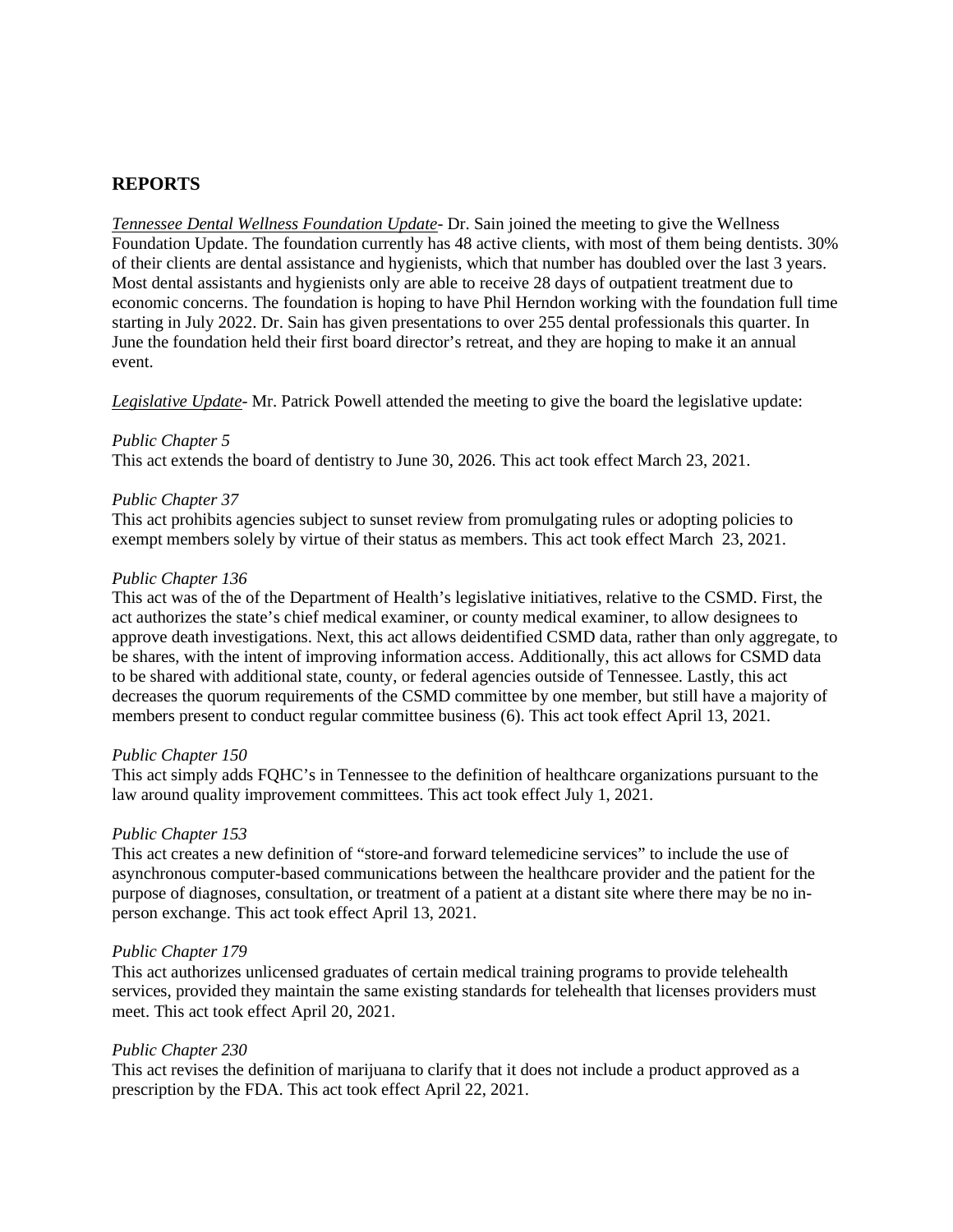### *Public Chapter 231*

This act removes the restriction on appointments to the Tennessee Board of Dentistry relative to individuals affiliated with educational institutions. This act took effect April 22, 2021.

#### *Public Chapter 242*

This act authorizes records custodians to petition a court for injunctive relief from individuals making frequent public records requests with the intent of disrupting government operations, following a  $5<sup>th</sup>$ public records request. A records custodian can only petition a court if they notify the person in writing stating the specific conduct may constitute intent to disrupt government operations, and the person continues to do so. The individual upon a court enjoinment would not be able to make public requests at the agency for up to 1 year. This chapter took effect April 28<sup>th</sup>, 2021 and will sunset July 1, 2025.

#### *Public Chapter 291*

This act requires the attorney general and reporter to not approve an emergency rule if the emergency rule does not meet the statutory criteria for adoption of the rule. This act took effect July 1, 2021.

#### *Public Chapter 328*

This act requires that starting December 31, 2023, state agencies submit a report of their effective rules to the chairs of the government operations committee every 8 years. This report is required to include a brief description of the department's operations that each chapter affects, as well as each rule and it's administrative history, which would include the original promulgated date and the dates the rule was last amended, if applicable. Additionally, the report would include a determination of each rule on whether it adheres to current state or federal law or court rulings, should be amended or repealed, reviewed further, or continue in effect without amendment. Lastly, if there are any intentionally false statements in the report, the government operations committee would have the ability to vote to request the general assembly to remove a rule or suspend the department's rulemaking authority for any reasonable period of time. This act took effect July 1, 2021.

## *Public Chapter 357*

This act authorizes an exception to existing telehealth requirements governing healthcare providers in Tennessee. In doing so, it allows individuals licensed in another state to practice telehealth in Tennessee while providing healthcare services on a volunteer basis through a free clinic. This act took effect May 11, 2021.

## *Public Chapter 453*

This act requires public or private entities or businesses that operate a building open to the general public to post signage regarding public restroom access in certain situations. Specifically, this applies to entities or businesses that have restroom policies allowing either biological sex to use any public restroom within their building. This act includes requirements for language, size, location, and even color for the signage. This act excludes unisex, single occupant restrooms or family restrooms intended for use by either sex. This act took effect July 1, 2021.

#### *Public Chapter 461*

This act requires TDH licensing authorities, upon learning a healthcare prescriber was indicted of certain criminal offenses (controlled substance violations or sexual offenses), to automatically restrict the prescriber's ability to prescribe Schedule II controlled substances until the case reaches a final disposition. The restriction shall be removed upon sufficient proof of acquittal or dismissal/nolle prosequi. The act further requires licensing authorities to automatically revoke the license of a practitioner that is convicted of those same criminal offenses. A new license shall be granted if the conviction is overturned or reversed (but shall be restricted to prescribing if the case has not reached final disposition). In addition, the act requires the licensing authority to suspend the license of midlevel practitioner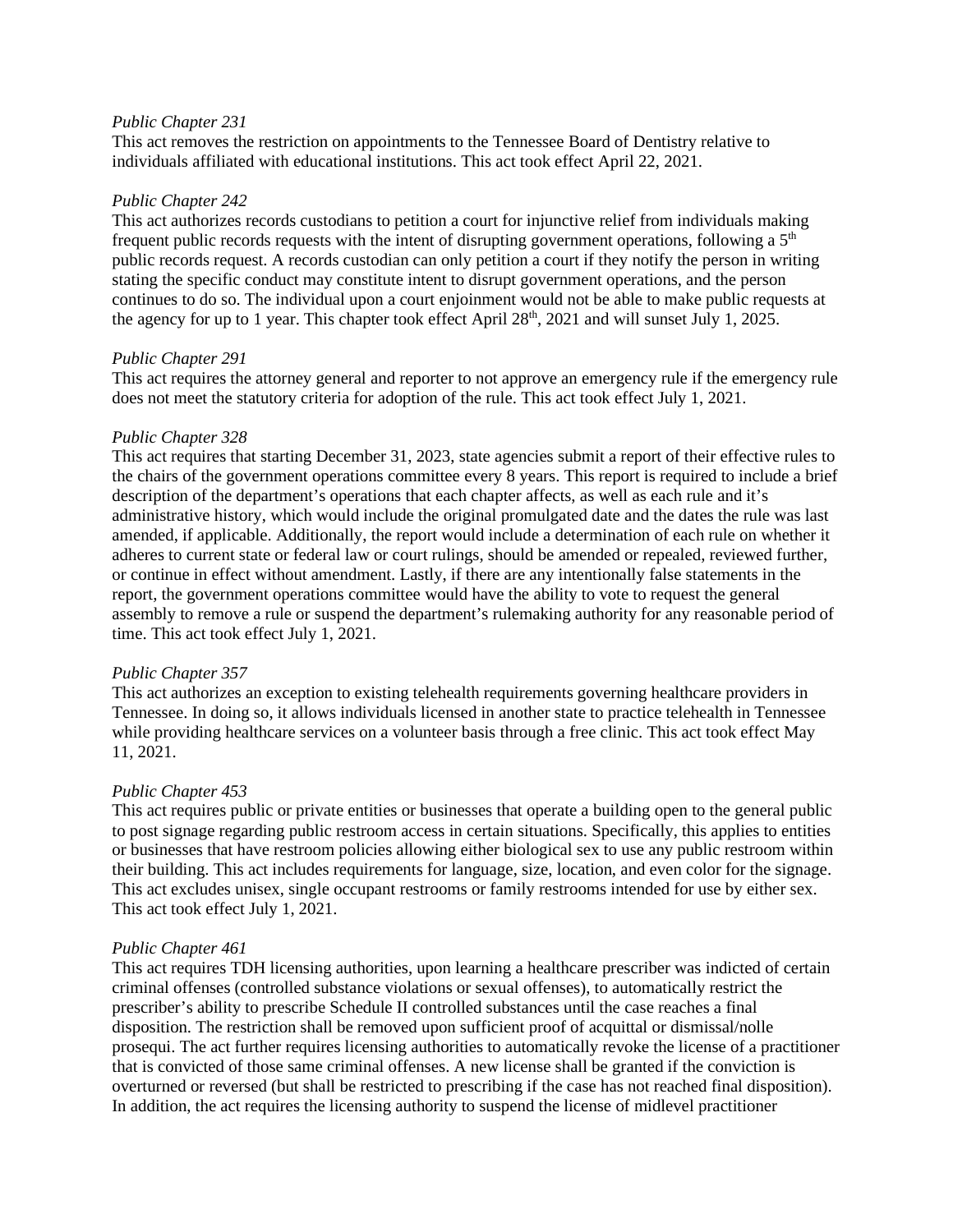(APRN/PA) upon finding the healthcare professional failed to comply with physician collaboration requirements. Finally, this act requires facility administrators to report certain disciplinary actions concerning licensed personnel to the professionals' respective boards. This act took effect May 18, 2021.

#### *Public Chapter 465*

This act allows a licensed dentist in Tennessee to administer COVID-19 vaccinations if the dentist has received appropriate training as recommended by the CDC. This act took effect May 18, 2021.

## *Public Chapter 476*

This act revises portions of the Board of Dentistry's licensing process, to authorize the dental examination to be conducted on a live human patient or a non-patient based model. This act took effect May 18, 2021.

#### *Public Chapter 513*

This act prohibits the Governor from issuing an executive order and a state agency, department or political subdivision from promulgating, adopting or enforcing an ordinance or resolution that requires a person to receive an immunization, vaccination, or injection for the SARS-CoV-2 virus or any variant of the SARS-CoV-2 virus. It also deletes the previous override during an epidemic or immediate threat of an epidemic of an objection against vaccination that was made on the basis of religious tenets. The law prohibits requiring the COVID-19 vaccine to attend k-12 schools. The prohibition against requiring vaccines does not apply to governmental entities subject to federal or state statute or rule that prohibits the entity from requiring medical treatment for those who object on religious grounds or right of conscience. The law also does not apply to students of a public institution of higher education delivering healthcare services when the student is participating in/fulfilling requirements of a program in medicine, dentistry, pharmacy, or another healthcare profession. This act took effect May 25, 2021.

### *Public Chapter 531*

This act limits an agency's authority promulgate rules without a public hearing. These are exceptions to the public hearing requirement. These exceptions include emergency rules, rules that are non-substantive modifications to existing rules (like clerical updates), rules that repeal an existing rule, or rules that eliminate or reduce a fee described by an existing rule. This act took effect July 1, 2021.

## *Public Chapter 532*

This act authorizes the joint government operations committee to stay an agency's rule from going into effect for a period of time not to exceed 90 days. If the government operations committee determines that subsequent stays are necessary, the joint committee may issue consecutive stays, each for an additional 90 day period, so long as such stays do not extend beyond the 5<sup>th</sup> legislative day of the year following the year in which the rule was filed with the secretary of state. The initial stay may be done by either the house or senate government operations committee, but subsequent stays must be by agreement by the committees of both chambers. A stay is effective when the respective committee files written notice with the secretary of state, and the respective committee shall specify the length of effectiveness of the stay. This act took effect May 25, 2021.

## *Public Chapter 577*

This public chapter establishes the medical cannabis commission which is administratively attached to the Department of Health for purposes of budgeting, audit, use of IT systems, HR support, clerical assistance and administrative support. The commission is composed of 9 members. The Governor appoints 3 members (1 from each grand division), the Lt. Governor appoints 3 members (1 must be a physician and 1 a pharmacist), ad the Speaker of the House appoints 3 members (1 must be a physician and 1 a pharmacist). The commission must be impaneled and hold its first meeting by October 2021. The commission is required to meet at least once every 2 months prior to March 2023. The commission shall appoint an executive director.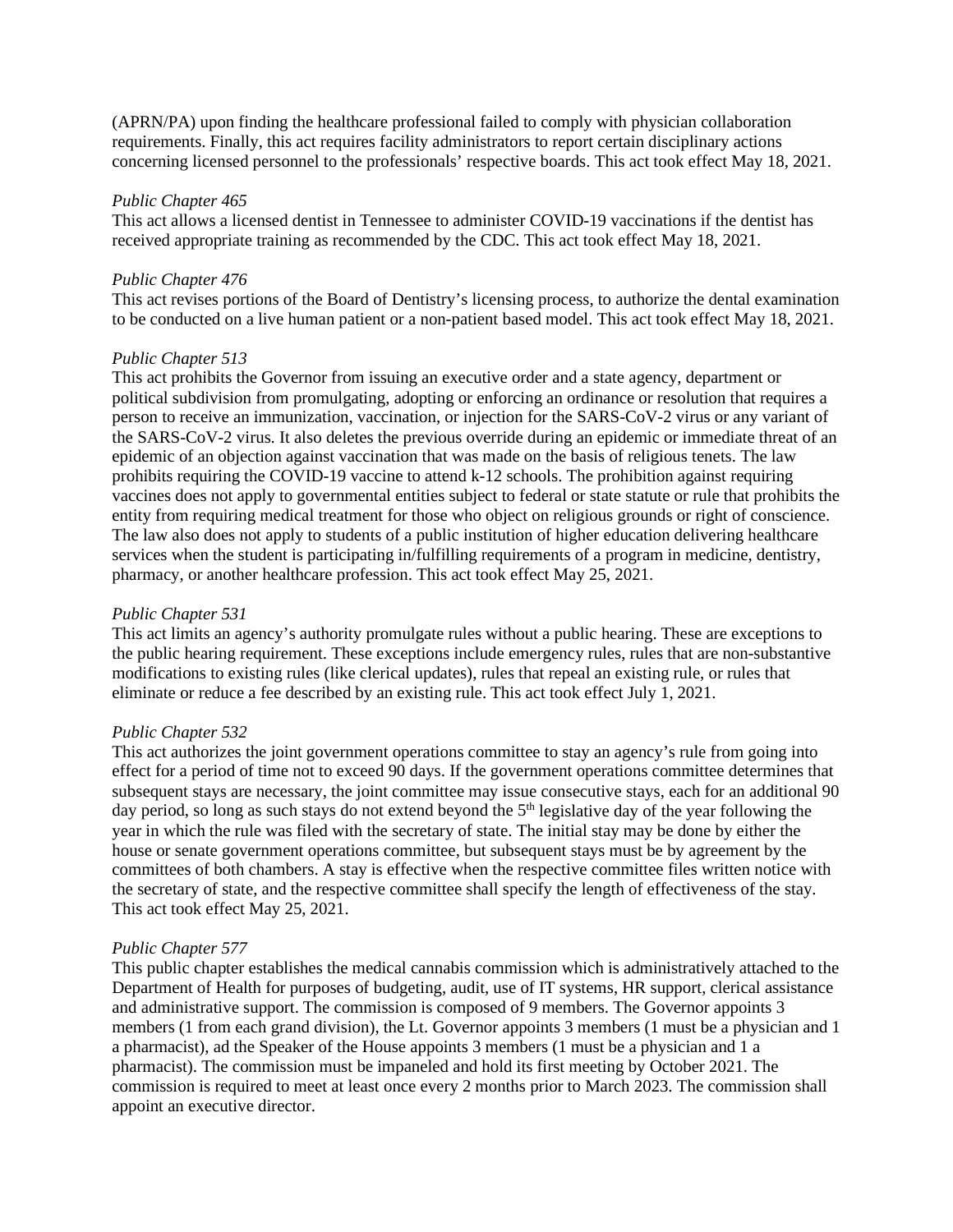The commission is to examine federal laws and other states' regarding medical use of cannabis, including issues relating to patient qualification patient registration, role of practitioners in recommending/prescribing, establishing guidelines for acceptable uses, development of a standard of care, etc. This act took effect May 27, 2021

*Office of Investigations*- Ms. Lori Leonard joined the meeting to give this report. Currently the number of new complaints that have been opened since January 2021 are: 99 for dentists, 5 for hygienists, and 16 for assistants. The number of closed reports since January 2021 for dentists was 65, for hygienists was 2, and for assistants was 2. There are many complaints close to being closed with licensees finishing their requirements.

*Financial Report*- Ms. Alicia Grice joined the meeting to give the financial report. The fiscal year closed at the end of June 2021, so no financial report was available at the time of the meeting. Ms. Grice's report included information on reductions on the fee structure that had been started during the April 2021 board meeting. The reserve balance is \$1.5 million over the recommended amount. She recommended reducing the fees required by the board, to allow the excess reserve fund balance to drop. The information provided gave options from least to most aggressive fee reductions, to show the board members what options they had available. These fee reductions would include the application fees and renewal costs for dentists, hygienists, and assistants. Dr. Moody was concerned that a major fee reduction would cause problems in the future with licensees/applicants being very upset over large fee changes in several years. Ms. Grice recommended adjusting fee schedules long term, to avoid excess reserve funds in the future as well.

Ms. Puckett asked if some of the excess funds can go to the Wellness Foundation or for other some good use to help people. Ms. Grice stated Finance and Administration (F&A) typically only approves improvements in technology or software for the boards, and it may be difficult to request the use of the reserve balance for other things. Ms. Puckett stated during her 8 years serving on the board, excess reserve funds seems to be a repeated issue that occurs every year. Dr. Kemp asked if the money in the excess reserve funds could be used to pay off student loans as an incentive to bring more dentists to rural areas of the state who do not have access to care. He said the board would like to make a request to utilize the reserve balance for certain things to help dental professionals across the state. Dr. Moody asked Paetria if the board has the authority to make a request with F&A to use the excess reserve funds for a specific purpose. Paetria let the board know they can make a request, but there is no guarantee F&A will approve a request. Dr. Tabor stated he thought it would be a great use of the excess reserve funds to help bring dental care to underserved areas of the state. Ms. Macias inquired about eliminating the \$15 application fee for the RDA certifications, to help with the reduction of the reserve balance as well as help board staff with the processing of the applications. Ms. Puckett agreed that eliminating the \$15 fee for RDA certification applications would be a great idea.

Dr. Kemp stated they would like to vote on a fee change to help reduce the reserve balance in the future, but that the board members would like to craft a proposal to send to F&A for a special use for the excess reserve funds. Ms. Morgan clarified that the board would have to decide what exactly they wanted to do with the fees if they were be changed, so a rule change packet could be drafted and the process for a rule change to be started. A rule change requires 18 steps total for the number of offices that are needed to review and approve the rule change packet, before it can possibly be reviewed.

Ms. Puckett made a motion to choose the least aggressive fee reduction option presented by Ms. Grice, and then draft a proposal to send to F&A to use the excess reserve funds for another purpose to help dental professionals. Dr. Meadows agreed with the motion from Ms. Puckett but added that he would like to eliminate the fee for the RDA certifications as well with that. Ms. Puckett suggested to add a dollar amount for the proposal for F&A for the use of the excess reserve funds. Dr Kemp wanted to have a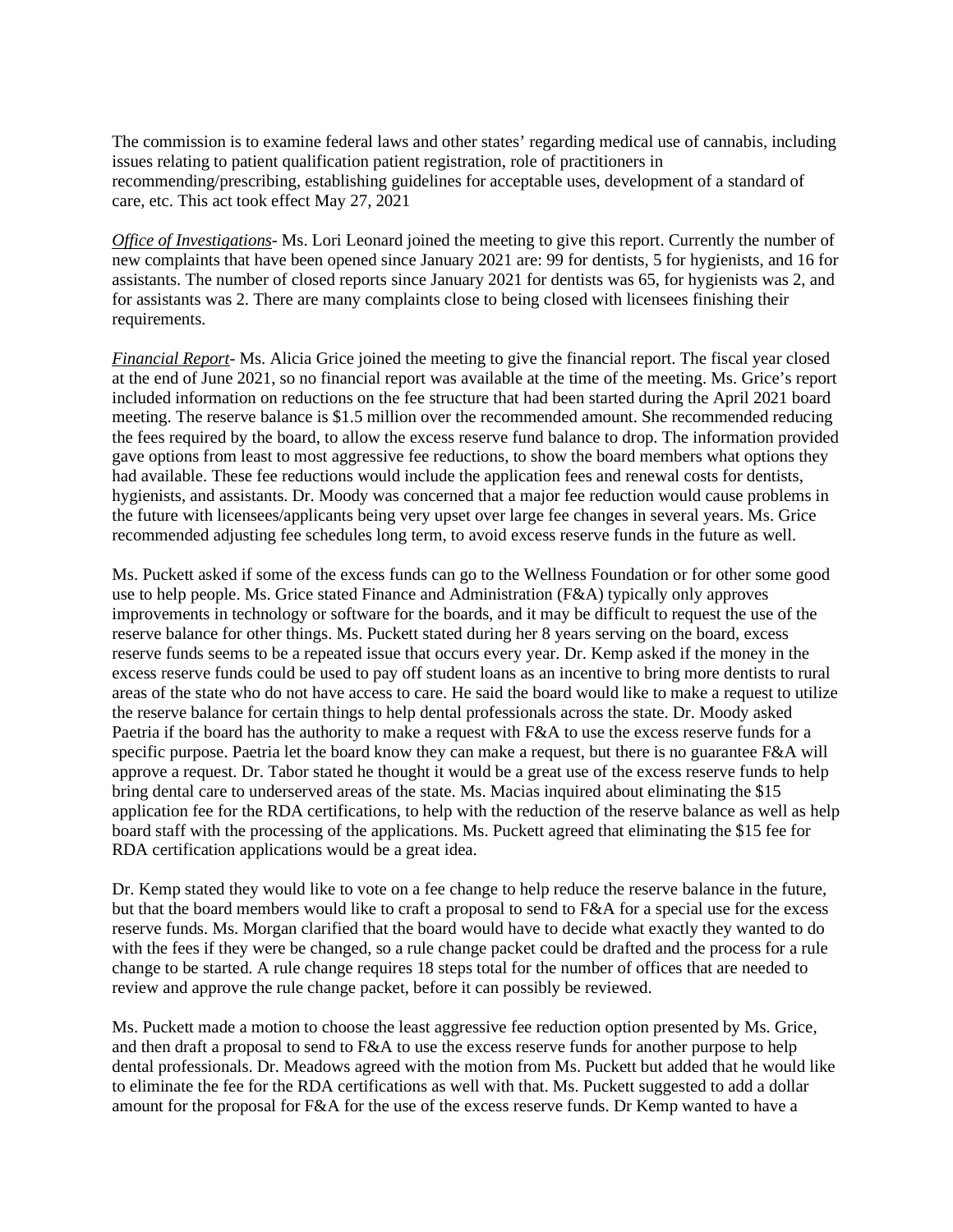stipulation added to the student loan repayment option that the dentist must remain working in that shortage area for a certain period of time before they would get part of their loan repaid.

Dr. Regain spoke briefly about the program in the State of Arkansas for dentists who graduate from dental school, then go back to a rural area in Arkansas and get a contract to work in that area for a certain period of time, in order to have a portion of their student loan repaid. He also spoke about the desperate need for more dentists in Tennessee, and not just in areas such as highly populated areas in Middle Tennessee where many people are moving due to the ability to make more money providing dental services. The board members agreed that a program for student loan repayment for rural areas in need of dental providers, would be an excellent use for the reserve funds. Ms. Puckett wished to add the amount of \$1.2 million to the proposal for F&A for the use of the excess reserve funds, as part of her motion.

For the record, Ms. Grice read the amounts the board was requesting to have the fees changed to for the rule changes: \$175 for dentist license renewal, \$80 RDH renewal, \$45 for RDA renewals, \$150 for dentist application by exam, \$150 for dentist application by criteria, \$75 for dentist application for both types of limited licensing, \$25 for RDA initial applications, \$150 for dentist sedation permits, \$140 for dentist specialty certification applications, and then elimination of the \$15 fee for RDA certification applications. The motion from Ms. Puckett was seconded by Dr. Tabor. Ms. Morgan confirmed with Dr. Zambrano that although he could not see the numbers presented to the board members in the room, that he was comfortable voting on the motion based off the discussion of the board members and Ms. Grice. The motion carried following a roll call vote.

After a brief break, a roll call was taken to confirm all members were present. Dr. Kemp stated clarification was needed on the motion to ensure everyone knew what was expected for the proposal to be made to F&A, and who would be writing the proposal. Ms. Puckett clarified her motion stating Dr. Kemp with the help of several board members, along with assistance of Ms. Morgan and Ms. Macias, before getting the letter to the board members for review and approval before it is submitted to F&A. The clarified motion also included the fee changes as previously discussed and voted on by the board members. The motion was seconded by Ms. Martin. The motion carried following a roll call vote.

## *Updates from the Schools of Dentistry*

Dr. Ragain spoke about the difficulties the dental schools faced during the height of the pandemic, but the UT School of Dentistry did not lower or alter any of their stringent requirements for dental students to graduate from the program. Dr. Ragain discussed the great need for more dentists to work across the state of Tennessee to adequately provide care to the growing population. He estimated the state of Tennessee currently is facing a shortage of about 700 dentists practicing across the state. Dr. Ragain provided maps showing Middle Tennessee is currently having the most newly graduated dentists moving to those areas, because they can make more money to pay down their student loans faster in those areas. This presents issues for access to care for other areas across the state where new dentists are not moving, and the dentists practicing in those areas may be nearing retirement without other dentists providing care to patients in those areas. The UT School of Dentistry is working on increasing their class size for their dentistry program, to have a class size of 130 students once the new building opens on their campus. They will need about 30 faculty members eventually to be added to their staff to properly teach the increased class size over the next few years. The current class has 8 students who came from rural areas of Tennessee. The program would like to add more students from rural counties to their dentistry program each year. Dr. Ragain is hoping some incentive programs can be created to help encourage recently graduated dentists to practice in rural counties to provide care to underserved populations. The D4 students will be doing rotations with Interfaith Dental and through the UT Hospital as well. The school is currently working on getting a new site for a dental clinic in the Knoxville area to be used for dental student rotations once it is opened.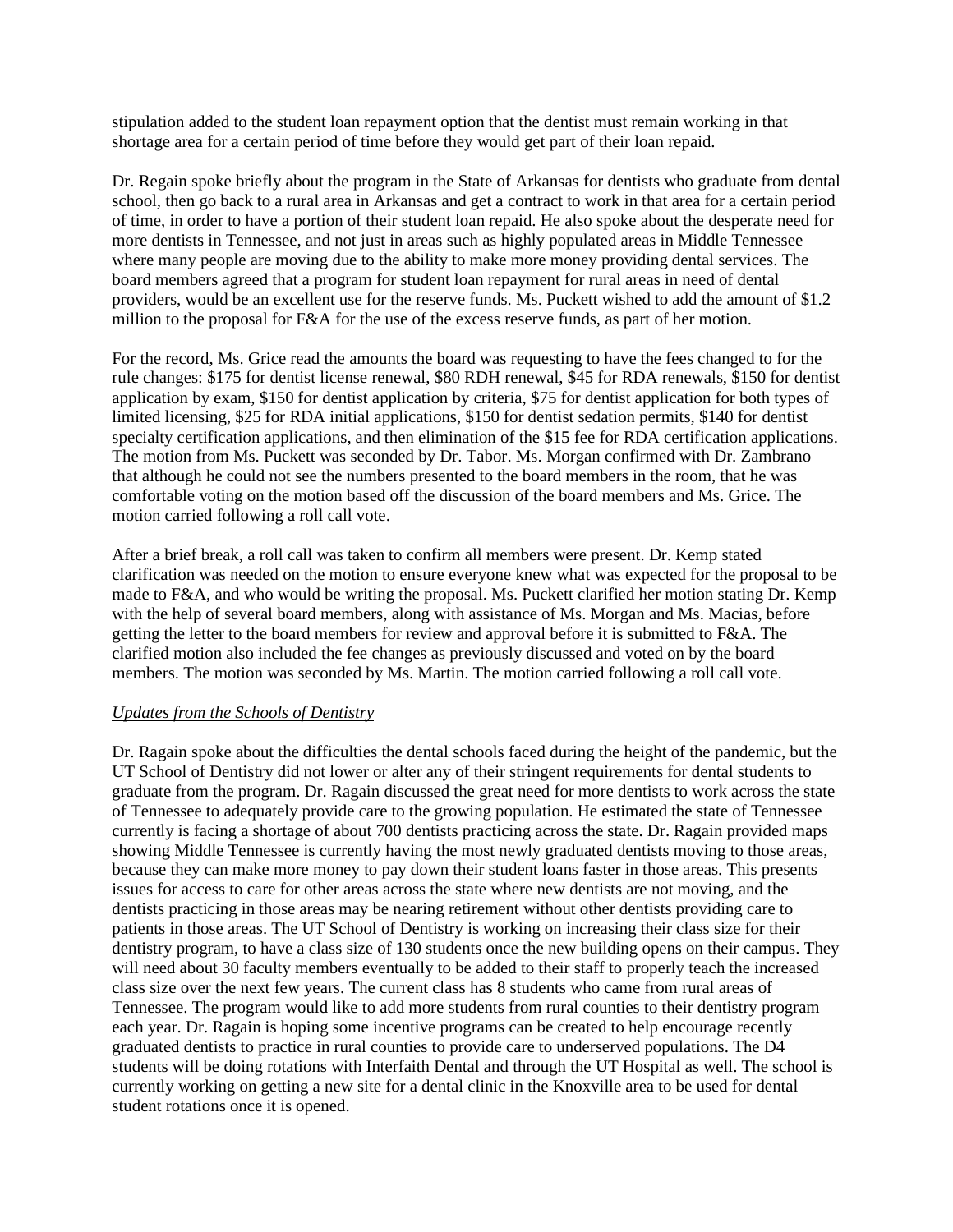Dr. McKinney spoke to the board about the EFDA program at UT. All EFDA classes have been filled for the remainder of the year at UT, and 2 classes are full for next year as well. Having one EFDA trained staff member in a dental office can greatly increase the number of patients seen in a single dental practice by up to 40% . UT has seen an increase in the number of dental offices who have more than one EFDA certified staff member in their offices. Dr. McKinney and Dr. Grey from Meharry School of Dentistry presented a proposal to the board to request an extension for permission to continue using Zoom presentations for the EFDA program students going forward. They have seen an increase in the success of students in the course with higher test scores when Zoom lectures are being used. Students who are being taught via Zoom lectures and with in class instruction as well have seen a higher success rate with more teeth completed during the restoration portions of the class. Dr. McKinney presented many positive reasons for having Zoom lectures continuing to be allowed as part of the EFDA courses. Ms. Morgan stated the rule being referenced in this case was 0460-05-.02(3)(c)(2), which requires the course to be taught an educational institution. Ms. Morgan stated the board could choose to interpret this rule as allowing Zoom courses, because the course was being taught from the educational institution and was disseminated electronically. It was clarified the board would interpret the rule in this way, which would not require the schools to request permission to continue incorporating Zoom lectures into their classes.

Dr. Gray gave the update for both Meharry School of Dentistry and their EFDA program. Their EFDA program also has a goal of helping to increase the access to care for the state through getting more expanded functions trained dental assistants into dental offices. Their current class has 31 students. They recently added 3 additional instructors and had some staffing changes that were submitted to the board for approval. The majority of EFDA students are attending with their supervising dentist paying for the course, instead of the students paying their own course fees. For the School of Dentistry at Meharry, they have continued during the pandemic to properly train their dental students and worked to ensure their education continued despite the challenges they faced during the last school year. Meharry's mobile unit has been retrofitted with plexiglass to increase safety when traveling to rural areas to provide dental services. The are working to be able to increase their class size to help increase the number of students that can be trained each year. Meharry's international program is in its second year, and they currently have 20 students enrolled.

*Executive Directors Report*- Ms. Macias gave the director's report, with the next board meeting dates being October 7-8 2021, January 6-7, 2022, April 7-8, 2022, and July 14-15, 2022. Since January 1, 2021, the number of initial applications submitted were: 214 for dentists, 206 for dental hygienists, 765 for dental assistants, and 55 for facility permits. The number of new licenses issued were: 168 for dentists, 194 for dental hygienists, 759 for dental assistants, and 48 for facility permits. The majority of all license holders are renewing their licenses online. Since the beginning of the year, the number of licenses that have been retired were: 37 for dentists, 40 for dental hygienists, and 56 for dental assistants. As of July 1, 2021, the total number of active licensees were 20, 316.

*Update on SRTA/ADEX Appointments*- Dr. Caldwell made a motion to reappoint Dr. Hall to the committee. Dr. Meadows seconded the motion, and the motion carried following a roll call vote.

*CE Broker update*- as of July 2<sup>nd</sup>, there were 6,602 basic account registrations for TN dental professionals, 865 active professional subscriptions, and 60 active concierge subscriptions.

*OGC Report*- Ms. Morgan reported that 2 consent orders and 1 agreed order would be presented during the meeting. There were 21 open cases in OGC. The dental hygienist prescriptive authority rules, educational limited license rules, and dental anesthesiology rules would be affected as of July 18, 2021. A rulemaking hearing will be on October 7, 2021, which will concern live human patient, emergency management, and TDTWF rules will be discussed.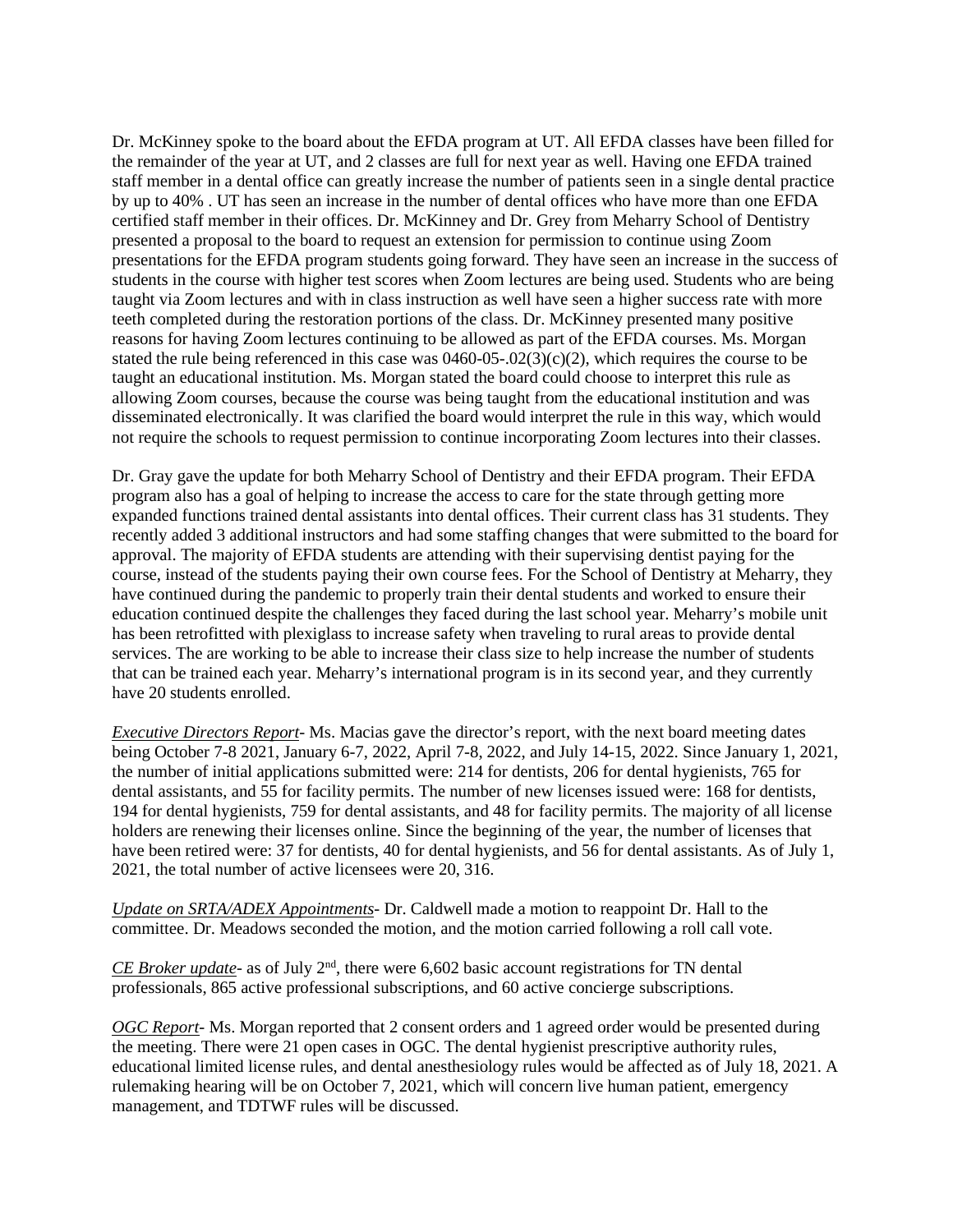# **COMMITTEE AND TASKFORCE UPDATES**

The board members discussed the topic of adding a Dental Anesthesiologist as a member to the Anesthesia Committee. Dr. Tabor made a motion to add Dr. Katie Bradford as a committee member. Dr. Caldwell seconded the motion, and the motion carried following a roll call vote.

Dr. Kemp discussed the previous formation of the Access to Care Committee, that was created before the pandemic but had not had the opportunity to meet yet. Topics such as teledentistry rules could be discussed which may help with the access to care issue in the state.

Dr. Kemp discussed the idea of a possible Communications Committee, which could help the board get information out to license holders and applicants in a user-friendly manner. Ideas such as restarting the board newsletter and updating the board website were presented. Ms. Macias agreed that increasing communication would help license holders be more aware of the rules, renewal requirements, continuing education information, and other important items that could assist with reducing phone calls or emails to the board office with these common questions asked of board staff multiple times daily. Ms. Morgan reminded the board members about the need for task force and committee meetings requiring sunshine notices, and also having a physical quorum required for those meetings as well. Dr. Moody brought up the Specialty Committee that may need to meet after the next board meeting, to discuss needed changes for rules regarding specialties. Dr. Tabor volunteered to be part of the Communications Committee. Dr. Zambrano stated that he would be unable to be on the committee due to other obligations. Ms. Puckett made a motion to create the Communications Committee, and Dr. Rodriguez seconded the motion. The motion carried following a roll call vote.

# **ORDER OF COMPLIANCE**

The order of compliance for Dr. Clarence Nabers DDS was brought before the board. Dr. Nabers' attorney, Jed Crumbo spoke to the board members concerning the consent order from July 2019, which had placed Dr. Nabers' license on probation for multiple violations of the board rules. Dr. Nabers completed the 2-year probation period as well as all the requirements as stated in the consent order. Mr. Crumbo requested the board lift the probation that had been placed on Dr. Nabers' license. Ms. Puckett made a motion to approve the order of compliance, to lift the probation as of July 11, 2021. Dr Meadows seconded the motion, and the motion carried following a roll call vote.

# **AGREED CITATIONS**

## *Continuing Education*

Ms. Puckett made a motion to approve the following agreed citations:

- 1. Augustino, Lori RDH
- 2. Ballard, Jill RDA
- 3. Brock, Amanda RDA
- 4. Cole, Misti RDA
- 5. Collins, LeAnna RDA
- 6. Cortes, Maria RDA
- 7. Giannini, Angela RDA
- 8. Gonzalez, Michelle RDA
- 9. Harrison, Jessica RDA
- 10. Holt, Dyron DDS
- 11. Hudson, LaShonda RDA
- 12. Hunter, Emily RDA
- 13. Kulisek, Cheryl RDH
- 14. Lasater, Hailey RDA